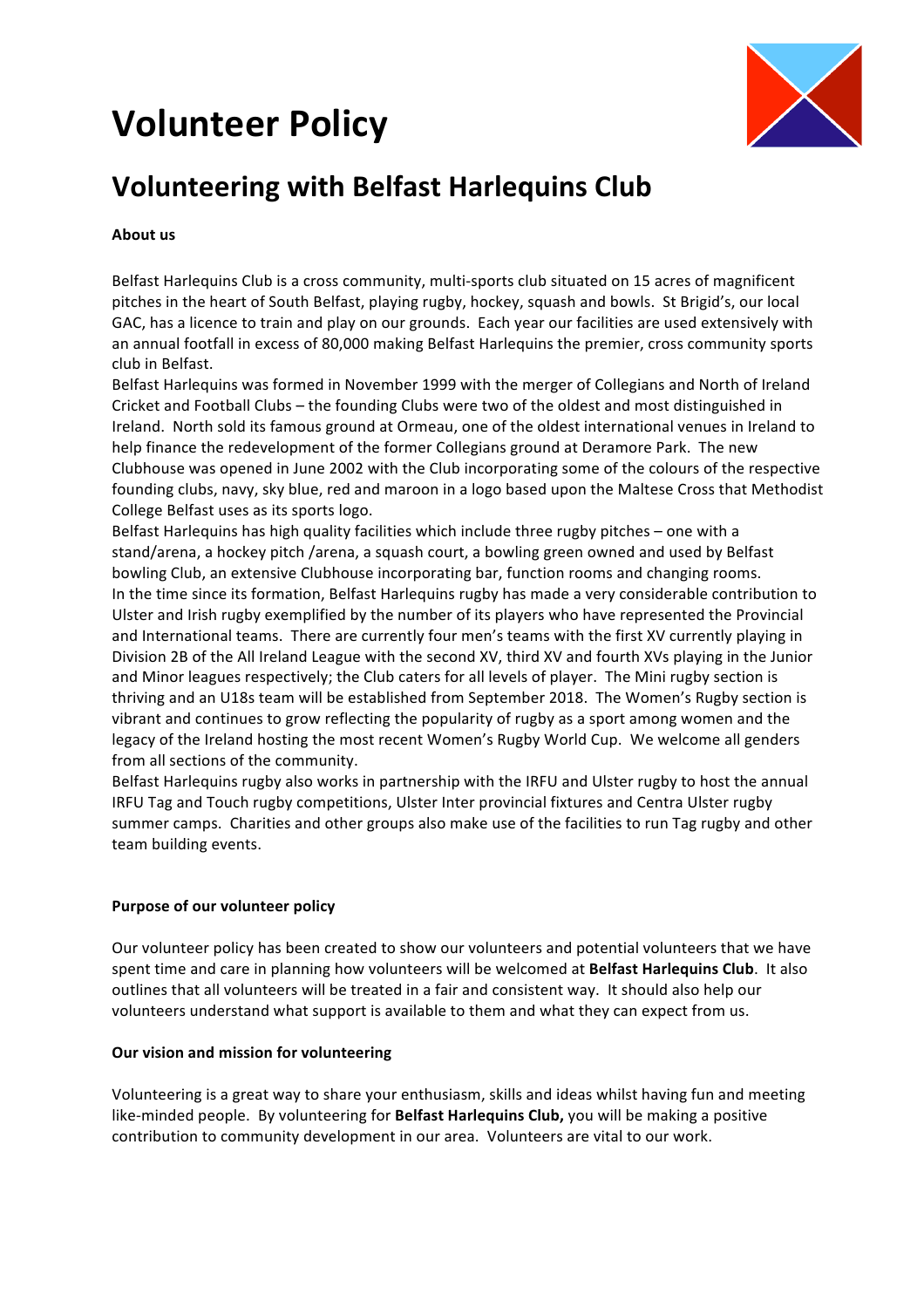#### **Attracting volunteers and volunteer agreement**

We have a range of opportunities for volunteers to get involved in. We will, from time to time, advertise volunteering opportunities on the Club website and other appropriate forums. All you need to do then is to complete our very short Volunteer Registration Form. Alternatively, you can come along in person and enquire about becoming a volunteer.

Once we receive a copy of your completed registration form, a member of our team will get in touch with more information on specific opportunities and we can decide together which option best matches your interests and time availability and our needs. Your help will be greatly appreciated and really will make a difference.

### **Access NI Checks**

Some volunteer roles will require an Access NI check to inform **Belfast Harlequins Club** of any criminal convictions that a person wishing to volunteer may have. For example, any volunteer position which involves regulated activity with children or vulnerable adults will be subject to an Access NI check.

#### **Induction and training**

It does not matter how much you already know, as there will be opportunities to learn, and we have roles to suit every level of expertise.

There will be an induction prepared and delivered by one of our members. This will include:

- Some information about **Belfast Harlequins Club**, our vision, mission and our future plans;
- the role of the volunteer;
- Introduction to some volunteers;
- tour around our facilities and see some of our initiatives:
- copy of all the relevant policies including this volunteer policy and our Health and Safety, Social Media and Equality and Diversity;
- essential procedures such as timekeeping, rotas;
- information about training and ongoing learning opportunities

There will be a trial period of four weeks to give **Belfast Harlequins Club** and you time to discover if you are suited to each other. A review will be made midway through the trial period and also at the end. This is not an assessment, it is just so that we can be sure that you benefit the most from the volunteering experience and maximise the time you are giving freely. Support

Our Volunteer Co-Ordinator will offer support to you. They will remain your key contact throughout your volunteering with us. This will include regular meetings with you to discuss how you are getting on, discuss any training needs and deal with issues arising. This will also ensure that Belfast Harlequins **Club** are doing all we can to make your volunteering experience an enjoyable and meaningful one.

#### **Recognition and reward**

We could not do the work we do without our volunteers. To acknowledge this, we will always say thank you and show appreciation for a job well done. There will always be a listening ear or shoulder to lean on. We would aim to recognize our volunteers through praise of their achievements at our Annual General Meeting, on our website, Facebook and Instagram platforms and invitations to social events hosted by Ulster Rugby where they will get an opportunity to meet other volunteers and likeminded supporters of domestic rugby in Ulster.